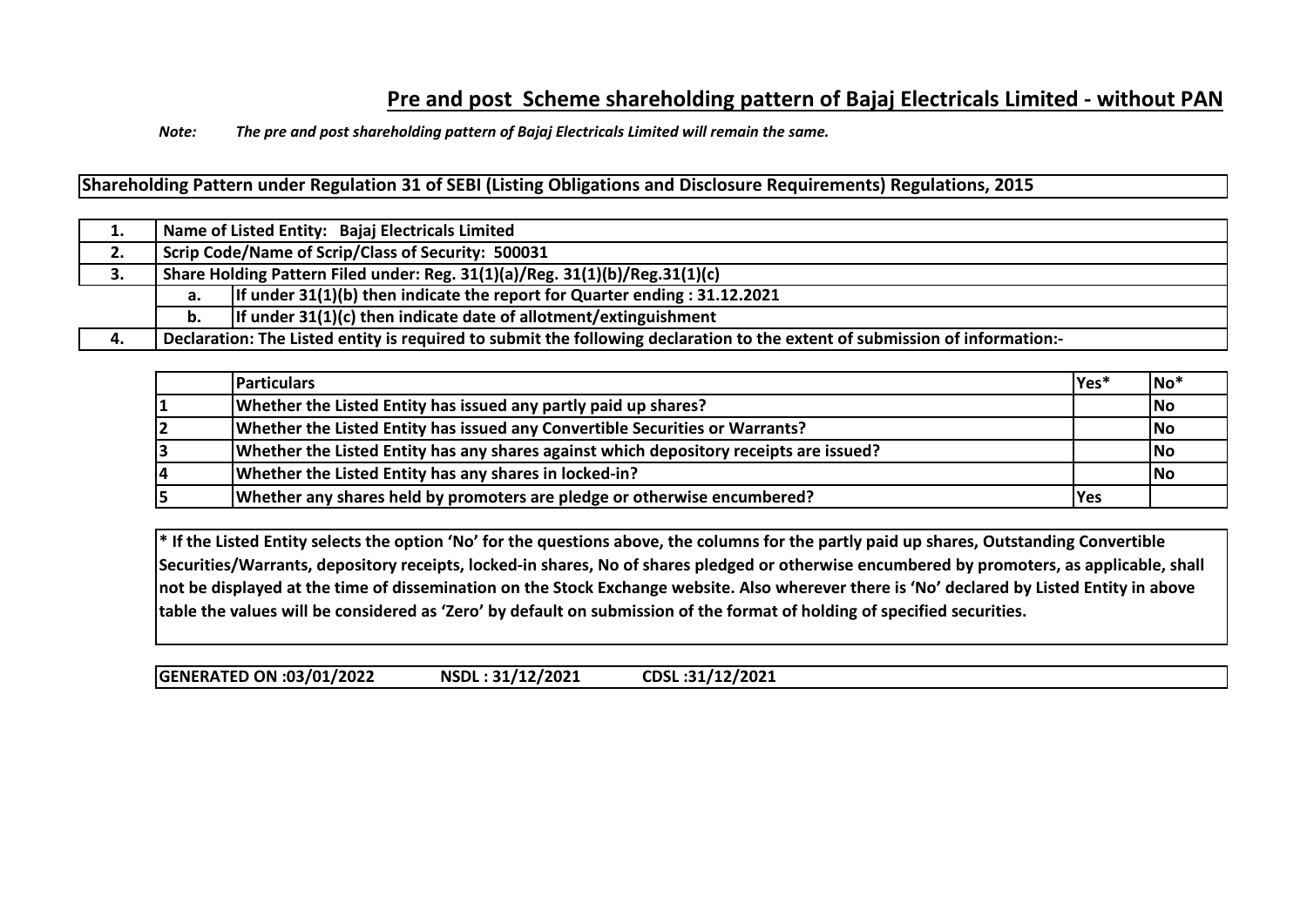# **Bajaj Electricals Limited**

## **Table I - Summary Statement holding of specified securities**

|      |                                      |                  |                 | No. of  | No. of               | Shareholding                  |                  | Number of Voting Rights held in each class of<br>securities |                            |             |               | <b>Shares</b><br>ing, as a<br>Underlyin %<br>assuming<br>Outstandi full |                               | Number of Locked in Lotherwise<br>shares |               | <b>Number of Shares</b><br>pledged or<br>encumbered | Number of        |                |
|------|--------------------------------------|------------------|-----------------|---------|----------------------|-------------------------------|------------------|-------------------------------------------------------------|----------------------------|-------------|---------------|-------------------------------------------------------------------------|-------------------------------|------------------------------------------|---------------|-----------------------------------------------------|------------------|----------------|
|      |                                      |                  | No. of          | Partly  | shares               |                               | as a % of total  |                                                             |                            |             |               | ng                                                                      | conversio                     |                                          |               |                                                     |                  | equity         |
|      |                                      |                  | fully paid      | paid-up | underlyin            |                               | no. of shares    |                                                             | <b>No of Voting Rights</b> |             |               | convertibl in of                                                        |                               |                                          | As a % of     |                                                     | As a % of shares |                |
|      |                                      | Nos. of          | up equity       | equity  |                      |                               | (calculated as   |                                                             |                            |             | Total as a le |                                                                         | convertibl                    |                                          | total         |                                                     | total            | held in        |
|      |                                      | sharehold shares |                 | shares  | Depositor Total nos. |                               | per SCRR,        |                                                             |                            |             | % of          | securities e                                                            |                               |                                          | <b>Shares</b> |                                                     | <b>Shares</b>    | demateriali    |
|      | Category Category of shareholder     | ers              | held            | held    |                      | y Receipts shares held [1957] |                  | Class eg: X Class eg: y Total                               |                            |             | $(A+B+C)$     |                                                                         | (including securities No. (a) |                                          | held(b)       | No. (a)                                             | held(b)          | sed form       |
|      | (11)                                 | (III)            | (IV)            | (V)     | (VI)                 | $(VII) =$                     | (VIII) As a % of |                                                             | (IX)                       |             |               | (X)                                                                     | (XI)=                         |                                          | (XII)         |                                                     | (XIII)           | (XIV)          |
| (A)  | <b>Promoter &amp; Promoter Group</b> | 44               | 72342279        |         |                      | 72342279                      | 63.01            | 72342279                                                    |                            | 72342279    | 63.01         |                                                                         | 63.01                         |                                          |               | 1843556                                             | 1.61             | 72342279       |
| (B)  | <b>Public</b>                        | 66799            | 42471569        |         |                      | 42471569                      | 36.99            | 42471569                                                    |                            | 42471569    | 36.99         |                                                                         | 36.99                         |                                          |               | 0 NA                                                | <b>NA</b>        | 40887954       |
| (C)  | Non Promoter - Non Public            |                  |                 |         |                      |                               |                  |                                                             |                            |             |               |                                                                         |                               |                                          |               | 0 NA                                                | <b>NA</b>        |                |
| (C1) | <b>Shares Underlying DRs</b>         |                  |                 |         |                      |                               |                  |                                                             |                            |             |               |                                                                         |                               |                                          |               | 0 NA                                                | <b>NA</b>        |                |
| (C2) | <b>Shares Held By Employee Trust</b> |                  |                 |         |                      |                               |                  |                                                             |                            |             |               |                                                                         |                               |                                          |               | 0 NA                                                | <b>NA</b>        |                |
|      | Total                                |                  | 66843 114813848 |         |                      | 0 114813848                   |                  | 100 114813848                                               |                            | 0 114813848 | 100           |                                                                         | 100                           | 01                                       |               | 1843556                                             |                  | 1.61 113230233 |
|      |                                      |                  |                 |         |                      |                               |                  |                                                             |                            |             |               |                                                                         |                               |                                          |               |                                                     |                  |                |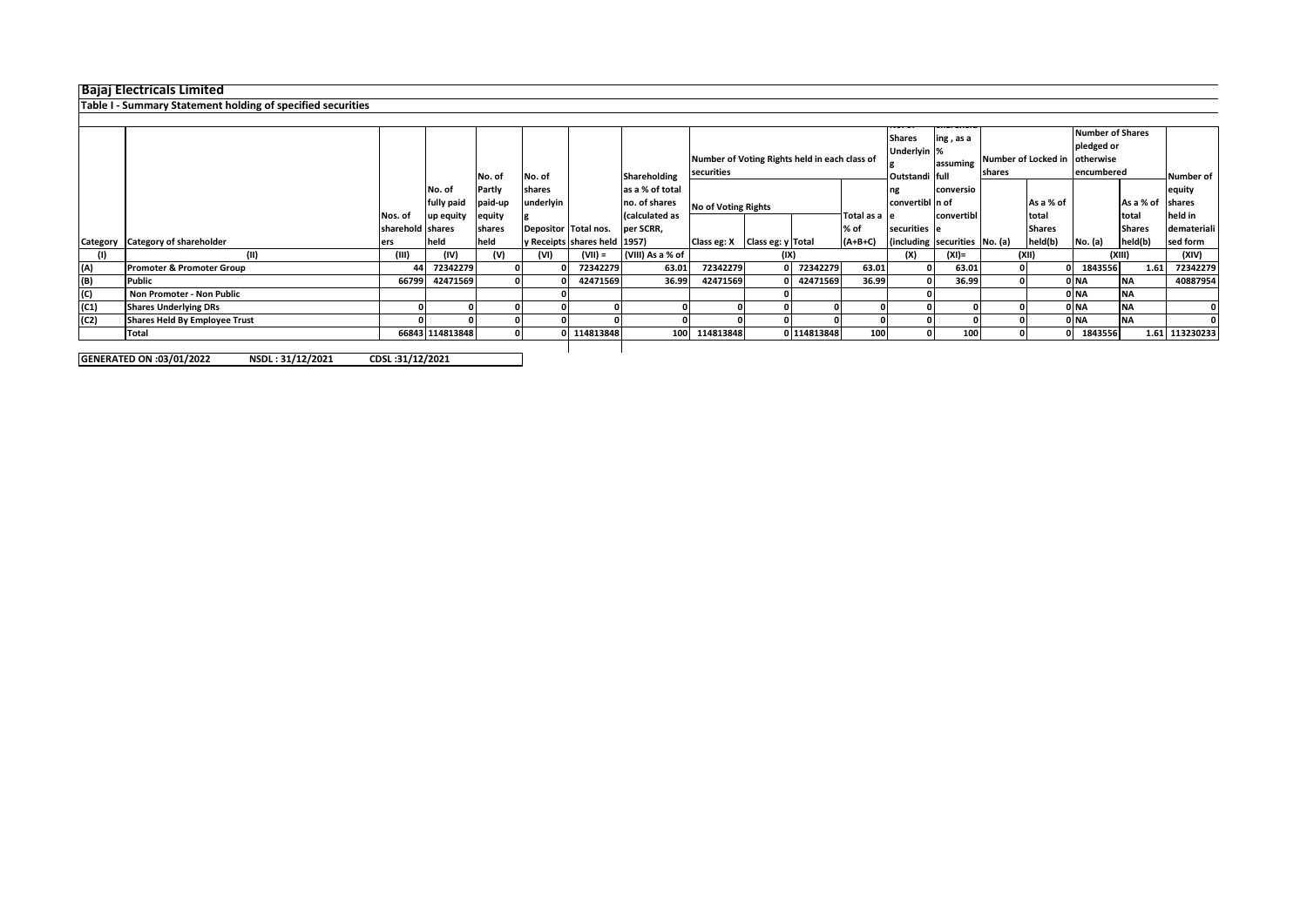| <b>Bajaj Electricals Limited</b>                                                                                            |                                  |             |                    |                         |                  |                     |                   |                                                          |                   |                      |                      |                            |                                           |          |                               |         |                                                           |                            |
|-----------------------------------------------------------------------------------------------------------------------------|----------------------------------|-------------|--------------------|-------------------------|------------------|---------------------|-------------------|----------------------------------------------------------|-------------------|----------------------|----------------------|----------------------------|-------------------------------------------|----------|-------------------------------|---------|-----------------------------------------------------------|----------------------------|
| Table II - Statement showing shareholding pattern of the Promoter and Promoter Group                                        |                                  |             |                    |                         |                  |                     |                   |                                                          |                   |                      |                      |                            |                                           |          |                               |         |                                                           |                            |
|                                                                                                                             |                                  |             |                    |                         |                  |                     |                   |                                                          |                   |                      |                      |                            |                                           |          |                               |         |                                                           |                            |
|                                                                                                                             |                                  |             |                    |                         |                  |                     | Shareholdi        | Number of Voting Rights held in each class of securities |                   |                      |                      | <b>Shares</b><br>Underlyin | Shareholding<br>, as a %<br>assuming full |          | Number of Locked in<br>shares |         | Number of Shares<br>pledged or<br>otherwise<br>encumbered |                            |
|                                                                                                                             |                                  |             |                    | Partly                  | No. of<br>shares |                     | e %<br>calculated |                                                          |                   |                      |                      | Outstandi<br>ng            | conversion of<br>convertible              |          |                               |         |                                                           | <b>Number</b> of<br>equity |
|                                                                                                                             |                                  |             |                    | paid-up                 | underlyin        |                     | as per            |                                                          |                   |                      |                      |                            | convertibl securities (as                 |          | As a % of                     |         | As a % of                                                 | shares held                |
|                                                                                                                             |                                  | Nos. of     | No. of fully paid  | equity                  |                  |                     | <b>SCRR, 1957</b> | No of Voting Rights                                      |                   |                      | Total as a           |                            | a percentage                              |          | total                         |         | total                                                     |                            |
|                                                                                                                             |                                  | shareholder | up equity shares   | shares                  | <b>Depositor</b> | Total nos. shares   | As a % of         |                                                          |                   |                      | % of                 | securities                 | of diluted                                |          | <b>Shares</b>                 |         | <b>Shares</b>                                             | dematerialis               |
| Category & Name of the shareholders                                                                                         | <b>Entity Type</b>               |             | held               | eld                     | <b>Receipts</b>  | held                | $(A+B+C2)$        | Class eg: X                                              | Class eg: y Total |                      | (A+B+C)              | including                  | share capital)                            | No. (a)  | held(b)                       | No. (a) | held(b)                                                   | d form                     |
| (1)<br>Indian                                                                                                               |                                  | (III)       | (IV)               | (V)                     | (VI)             | $(VII) = (IV)+(V)+$ | (VIII) As a %     |                                                          |                   | (IX)                 |                      | (X)                        | $(XI) = (VII)+(X)$                        |          | (XII)                         |         | (XIII)                                                    | (XIV)                      |
| Individuals / Hindu Undivided Family                                                                                        |                                  | 17          | 20481009           |                         |                  | 2048100             | 17.84             | 20481009                                                 |                   | 20481009             | 17.84                |                            | 17.84                                     |          |                               |         |                                                           | 20481009                   |
| Kiran Baja                                                                                                                  | Promoter Group                   |             | 754522             |                         |                  | 754522              | 6.57              | 7545224                                                  |                   | 7545224              | 6.57                 |                            | 6.57                                      |          |                               |         |                                                           | 7545224                    |
| Geetika Baja                                                                                                                | Promoter Group                   |             | 216008             |                         |                  | 2160084             | 1.88              | 2160084                                                  |                   | 2160084              | 1.8814               |                            | 1.88                                      |          |                               |         |                                                           | 2160084                    |
| Pooja Bajaj<br>Vanraj Bajaj                                                                                                 | romoter Group<br>Promoter Group  |             | 198987<br>184355   |                         |                  | 198987<br>184355    | 1.73<br>1.61      | 1989875<br>1843556                                       |                   | 198987<br>1843556    | 1.7331<br>1.6057     |                            | 1.73<br>1.61                              | $\Omega$ |                               | 1843556 | 1.6                                                       | 1989875<br>1843556         |
| Shekhar Baiai                                                                                                               | Promoter                         |             | 1814639            | $\Omega$                |                  | 1814639             | 1.58              | 1814639                                                  |                   | 1814639              | 1.5805               |                            | 1.58                                      |          |                               |         |                                                           | 1814639                    |
| Sunaina Kejriwal                                                                                                            | Promoter Group                   |             | 1240730            |                         |                  | 1240730             | 1.08              | 1240730                                                  |                   | 1240730              | 1.0806               |                            | 1.08                                      |          |                               |         |                                                           | 1240730                    |
| Niraj Bajaj                                                                                                                 | Promoter                         |             | 1130882            |                         | $\Omega$         | 1130882             | 0.98              | 1130882                                                  |                   | 1130882              | 0.985                | $\Omega$                   | 0.99                                      |          |                               |         |                                                           | 1130882                    |
| Madhur Bajaj                                                                                                                | Promoter                         |             | 703199             |                         |                  | 703199              | 0.61              | 703199                                                   |                   | 703199               | 0.6125               |                            | 0.61                                      |          |                               |         |                                                           | 703199                     |
| Minal Baiai                                                                                                                 | Promoter Group                   |             | 694674<br>428749   |                         |                  | 694674<br>428749    | 0.61<br>0.37      | 694674<br>428749                                         | $\Omega$          | 694674<br>428749     | 0.605<br>0.3734      |                            | 0.61<br>0.37                              | $\Omega$ |                               |         | $\Omega$                                                  | 694674<br>428749           |
| Shri Sanjivnayan Bajaj<br>Niravnayan Baja                                                                                   | romoter Group<br>Promoter Group  |             | 282507             |                         |                  | 282507              | 0.25              | 282507                                                   |                   | 282507               | 0.2461               |                            | 0.25                                      |          |                               |         |                                                           | 282507                     |
| Kumud Bajaj                                                                                                                 | Promoter Group                   |             | 200000             | $\Omega$                |                  | 200000              | 0.17              | 200000                                                   |                   | 200000               | 0.1742               |                            | 0.17                                      |          |                               |         |                                                           | 200000                     |
| Neelima Bajaj Swamy                                                                                                         | Promoter Group                   |             | 200000             | $\Omega$                |                  | 200000              | 0.17              | 200000                                                   |                   | 200000               | 0.1742               |                            | 0.17                                      |          |                               |         |                                                           | 200000                     |
| Suman Jain                                                                                                                  | Promoter Group                   |             | 110700             | $\Omega$                | $\Omega$         | 110700              | 0.10              | 110700                                                   |                   | 110700               | 0.0964               | $\Omega$                   | 0.10                                      | $\Omega$ |                               |         |                                                           | 110700                     |
| Kriti Bajaj<br>Shefali Baia                                                                                                 | Promoter Group                   |             | 101297<br>33767    |                         |                  | 101297<br>33767     | 0.09<br>0.03      | 101297<br>33767                                          | $\Omega$          | 101297<br>33767      | 0.0882<br>0.0294     |                            | 0.09<br>0.03                              |          |                               |         | $\Omega$                                                  | 101297<br>33767            |
| Jeepa Baia                                                                                                                  | Promoter Group<br>romoter Group  |             | 1126               |                         |                  | 1126                | 0.00              | 1126                                                     |                   | 1126                 | 0.001                |                            | 0.00                                      |          |                               |         |                                                           | 1126                       |
| Nimisha Jaipuria                                                                                                            | Promoter Group                   |             |                    |                         |                  |                     | 0.00              |                                                          |                   |                      |                      |                            | 0.00                                      |          |                               |         |                                                           | $\mathsf 0$                |
| Rahulkumar Bajaj                                                                                                            | romoter                          |             |                    |                         |                  |                     | 0.00              |                                                          |                   |                      |                      |                            | 0.00                                      |          |                               |         |                                                           | $\mathsf 0$                |
| Rajivnayan Bajaj                                                                                                            | Promoter Group                   |             |                    |                         |                  |                     | 0.00              |                                                          |                   |                      | $\Omega$             |                            | 0.00                                      |          |                               |         |                                                           | $\mathsf 0$                |
| Rishabnayan Bajaj                                                                                                           | Promoter Group                   |             |                    |                         |                  |                     | 0.00              |                                                          |                   |                      | $\Omega$             |                            | 0.00                                      | $\Omega$ |                               |         |                                                           | $\mathbf 0$                |
| Siddhant Bajaj<br>Sanjali Bajaj                                                                                             | Promoter Group<br>romoter Group  |             |                    |                         |                  |                     | 0.00<br>0.00      | $\Omega$                                                 |                   | $\Omega$             | $\Omega$             |                            | 0.00<br>0.00                              |          |                               |         | $\Omega$                                                  | $\mathbf 0$<br>$\Omega$    |
| Mast. Aryaman Kejriwal                                                                                                      | romoter Group                    |             |                    |                         |                  |                     | 0.00              | $\Omega$                                                 | $\Omega$          |                      | $\Omega$             |                            | 0.00                                      | $\Omega$ |                               |         | $\Omega$                                                  | $\Omega$                   |
| Mast. Nirvaan Kejriwal                                                                                                      | romoter Group                    |             |                    |                         |                  |                     | 0.00              |                                                          |                   |                      | $\Omega$             |                            | 0.00                                      | $\Omega$ |                               |         |                                                           | $\mathsf 0$                |
| Master Aarav Swamy                                                                                                          | romoter Group                    |             |                    |                         |                  |                     | 0.00              |                                                          |                   |                      |                      |                            | 0.00                                      |          |                               |         |                                                           | $\Omega$                   |
| Master Vihaan Jaipuria                                                                                                      | Promoter Group                   |             |                    |                         |                  |                     | 0.00              |                                                          |                   |                      | $\Omega$             |                            | 0.00                                      |          |                               |         |                                                           | $\mathsf 0$                |
| Smt. Sheetal Bajaj<br>Rajivnayan Bajaj HUF                                                                                  | Promoter Group<br>Promoter Group |             |                    | $\Omega$                |                  |                     | 0.00<br>0.00      |                                                          |                   | $\Omega$<br>$\Omega$ | $\Omega$<br>$\Omega$ |                            | 0.00<br>0.00                              | $\Omega$ |                               |         |                                                           | $\mathbf 0$<br>0           |
| Sanjivnayan Bajaj HUF                                                                                                       | Promoter Group                   |             |                    | $\Omega$                |                  |                     | 0.00              |                                                          | $\Omega$          | $\Omega$             | $\Omega$             |                            | 0.00                                      |          |                               |         |                                                           | $\Omega$                   |
| Central Government / State Government(s)                                                                                    |                                  |             |                    |                         |                  |                     | $\Omega$          |                                                          |                   | $\Omega$             |                      |                            | 0.00                                      |          |                               |         | $\Omega$                                                  | $\mathbf{0}$               |
| <b>Financial Institutions / Banks</b>                                                                                       |                                  |             |                    | $\Omega$                | $\mathbf 0$      |                     | $\Omega$          |                                                          | $\mathbf{0}$      |                      | $\Omega$             |                            | 0.00                                      |          |                               |         |                                                           | $\Omega$                   |
| Any Other (Specify)                                                                                                         |                                  | 27          | 51861269           |                         |                  | 51861269            | 45.17             | 51861269                                                 |                   | 51861269             | 45.17                |                            | 41.52                                     |          |                               |         |                                                           | 51861269                   |
| <b>Promoter Trust</b><br>Vanraj Bajaj Trust (Kiran Bajaj as a Trustee)                                                      | Promoter Group                   | 11          | 5190442<br>1000000 | $\mathbf 0$<br>$\Omega$ | $\mathbf{0}$     | 5190442<br>1000000  | 4.54<br>0.87      | 5190442<br>1000000                                       | $\Omega$          | 5190442<br>1000000   | 4.54<br>0.87         | $\Omega$                   | 4.54<br>0.87                              |          |                               |         |                                                           | 5190442<br>1000000         |
| Rishab Family Trust (Rajivnayan Bajaj as a Trustee)                                                                         | Promoter Group                   |             | 47105              |                         |                  | 471052              | 0.41              | 471052                                                   |                   | 471052               | 0.41                 |                            | 0.41                                      |          |                               |         |                                                           | 471052                     |
| Sanjali Family Trust (Sanjivnayan Bajaj as a Trustee)                                                                       | Promoter Group                   |             | 26271              |                         |                  | 262717              | 0.23              | 262717                                                   |                   | 262717               | 0.23                 |                            | 0.23                                      |          |                               |         |                                                           | 262717                     |
| Siddhant Family Trust (Sanjivnayan Bajaj as a Trustee)                                                                      | romoter Group                    |             | 26271              |                         |                  | 26271               | 0.23              | 262717                                                   |                   | 262717               | 0.23                 |                            | 0.23                                      |          |                               |         |                                                           | 262717                     |
| Neelima Bajaj Swamy Family Trust (Neelima Bajaj Swamy as a                                                                  | Promoter Group                   |             | 81297              |                         |                  | 812973              | 0.71              | 812973                                                   |                   | 812973               | 0.71                 |                            | 0.71                                      |          |                               |         |                                                           | 812973                     |
| Nimisha Jaipuria Family Trust (Nimisha Jaipuria as a Trustee) Promoter Group<br>Niravnayan Trust (Niraj Bajaj as a Trustee) | Promoter Group                   |             | 628043<br>524721   | $\overline{0}$          |                  | 628043<br>52472     | 0.55<br>0.46      | 628043<br>524721                                         | $\Omega$          | 628043<br>524721     | 0.55<br>0.46         | $\Omega$                   | 0.55<br>0.46                              |          |                               |         |                                                           | 628043<br>524721           |
| Kriti Bajaj Family Trust (Minal Niraj Bajaj as a Trustee)                                                                   | Promoter Group                   |             | 500000             |                         |                  | 500000              | 0.44              | 500000                                                   |                   | 500000               | 0.44                 |                            | 0.44                                      |          |                               |         |                                                           | 500000                     |
| Niravnayan Bajaj Family Trust (Niraj Bajaj as a Trustee)                                                                    | Promoter Group                   |             | 500000             | $\Omega$                |                  | 500000              | 0.44              | 500000                                                   |                   | 500000               | 0.44                 |                            | 0.44                                      |          |                               |         |                                                           | 500000                     |
| Nimisha Bajaj Family Trust (Madhur Bajaj as a Trustee)                                                                      | Promoter Group                   |             | 20657              |                         |                  | 20657               | 0.18              | 206575                                                   |                   | 20657                | 0.18                 |                            | 0.18                                      |          |                               |         |                                                           | 206575                     |
| Neelima Bajaj Family Trust (Kumud Bajaj as a Trustee)                                                                       | Promoter Group                   |             | 21644              |                         |                  | 21644               | 0.02              | 21644                                                    | $\Omega$          | 21644                | 0.02                 |                            | 0.02                                      |          |                               |         | $\Omega$                                                  | 21644                      |
| Deepa Trust<br>Sanjali Trust                                                                                                | romoter Group<br>romoter Group   |             |                    |                         |                  |                     | 0.00<br>0.00      |                                                          |                   |                      | 0.00<br>0.00         |                            |                                           |          |                               |         |                                                           | $\Omega$<br>$\mathsf 0$    |
| Siddhant Trust                                                                                                              | romoter Group                    |             |                    |                         |                  |                     | 0.00              |                                                          |                   |                      | 0.00                 |                            |                                           |          |                               |         |                                                           | $\mathsf 0$                |
| <b>Rishab Trust</b>                                                                                                         | Promoter Group                   |             |                    |                         |                  |                     | 0.00              |                                                          |                   |                      | 0.00                 |                            |                                           |          |                               |         |                                                           | $\mathsf 0$                |
| Geetika Trust                                                                                                               | Promoter Group                   |             |                    |                         |                  |                     | 0.00              |                                                          |                   |                      | 0.00                 |                            |                                           |          |                               |         |                                                           | $\mathbf 0$                |
| Arvaman Trust                                                                                                               | Promoter Group                   |             |                    |                         |                  |                     | 0.00              |                                                          |                   |                      | 0.00                 |                            |                                           |          |                               |         |                                                           | $\mathsf 0$                |
| Nirvaan Trust<br>Rajiv Trust                                                                                                | romoter Group                    |             |                    |                         |                  |                     | 0.00<br>0.00      |                                                          |                   |                      | 0.00<br>0.00         |                            |                                           |          |                               |         |                                                           |                            |
| Sanjiv Trust                                                                                                                | Promoter Group<br>Promoter Group |             |                    |                         |                  |                     | 0.00              |                                                          |                   |                      | 0.00                 |                            |                                           |          |                               |         |                                                           |                            |
|                                                                                                                             |                                  |             |                    |                         |                  |                     |                   |                                                          |                   |                      |                      |                            |                                           |          |                               |         |                                                           |                            |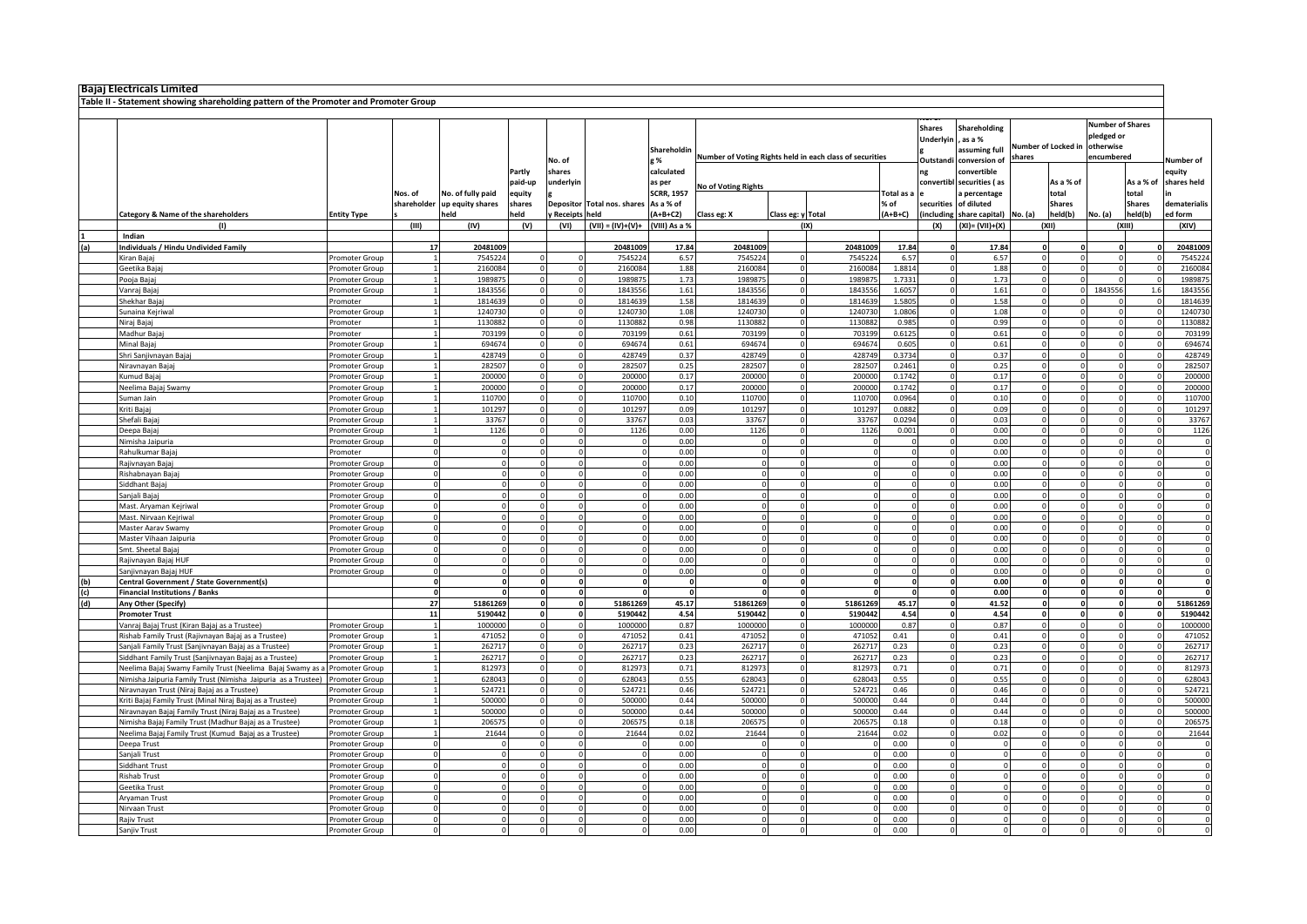|     | Anant Bajaj Trust                                            | Promoter Group |    |          |            |          |          | 0.00  |          |          | 0.00     |              |          |          |  |          |
|-----|--------------------------------------------------------------|----------------|----|----------|------------|----------|----------|-------|----------|----------|----------|--------------|----------|----------|--|----------|
|     | Nirav Trust                                                  | Promoter Group |    |          |            |          |          | 0.00  |          |          | 0.00     |              |          |          |  |          |
|     | Nimisha Trust                                                | Promoter Group |    |          |            |          |          | 0.00  |          |          | 0.00     |              |          |          |  |          |
|     | Aryaman Family Trust                                         | Promoter Group |    |          |            |          |          | 0.00  |          |          | 0.00     | $\sqrt{ }$   |          | $\Omega$ |  |          |
|     | Nirvaan Family Trust                                         | Promoter Group |    |          |            |          |          | 0.00  |          |          | 0.00     | $\Omega$     |          | n        |  |          |
|     | Geetika Shekhar Bajaj Family Trust                           | Promoter Group |    |          |            |          |          | 0.00  |          |          | 0.00     | $\Omega$     |          |          |  |          |
|     | Kumud Neelima Family Trust                                   | Promoter Group |    |          |            | $\Omega$ |          | 0.00  |          |          | 0.00     | $\Omega$     |          | n        |  | $\Omega$ |
|     | Kumud Nimisha Family Trust                                   | Promoter Group |    |          |            |          |          | 0.00  |          |          | 0.00     |              |          |          |  |          |
|     | Madhur Neelima Family Trust                                  | Promoter Group |    |          |            |          |          | 0.00  |          |          | 0.00     | $\sqrt{ }$   |          |          |  | $\Omega$ |
|     | Madhur Nimisha Family Trust                                  | Promoter Group |    |          |            |          |          | 0.00  |          |          | 0.00     | $\Omega$     |          |          |  | $\Omega$ |
|     | Geetika Trust No. 2 (Kiran Bajaj as a Trustee)               | Promoter Group |    |          |            | $\Omega$ |          | 0.00  |          |          | $0.00 -$ | $\Omega$     |          |          |  |          |
|     | <b>Bodies Corporate</b>                                      |                | 16 | 46670827 |            | - 0      | 46670827 | 40.65 | 46670827 | 46670827 | 40.65    | $\mathbf{r}$ | 40.65    |          |  | 46670827 |
|     | amnalal Sons Private Limited                                 | Promoter Group |    | 22443276 |            |          | 22443276 | 19.55 | 22443276 | 22443276 | 19.55    |              | 19.55    |          |  | 22443276 |
|     | Bajaj Holdings And Investment Ltd                            | Promoter Group |    | 18793840 |            |          | 18793840 | 16.37 | 18793840 | 18793840 | 16.37    | $\sqrt{ }$   | 16.37    |          |  | 18793840 |
|     | Baroda Industries Private Limited                            | Promoter Group |    | 1412738  | $\sqrt{ }$ | $\Omega$ | 1412738  | 1.23  | 1412738  | 1412738  | 1.23     | $\Omega$     | 1.23     |          |  | 1412738  |
|     | <b>Hind Musafir Agency Ltd</b>                               | Promoter Group |    | 1288000  |            | $\Omega$ | 1288000  | 1.12  | 1288000  | 1288000  | 1.12     | $\Omega$     | 1.12     |          |  | 1288000  |
|     | Baiai International Private Limited                          | Promoter Group |    | 917881   |            | $\Omega$ | 917881   | 0.80  | 917881   | 917881   | 0.80     | $\Omega$     | 0.80     |          |  | 917881   |
|     | Hercules Hoists Limited                                      | Promoter Group |    | 624596   |            |          | 624596   | 0.54  | 624596   | 624596   | 0.54     | $\Omega$     | 0.54     |          |  | 624596   |
|     | Shekhar Holdings Pvt Ltd                                     | Promoter Group |    | 540253   |            |          | 540253   | 0.47  | 540253   | 540253   | 0.47     | $\Omega$     | 0.47     |          |  | 540253   |
|     | Rahul Securities Pvt Ltd                                     | Promoter Group |    | 467093   | $\sqrt{ }$ | $\Omega$ | 467093   | 0.41  | 467093   | 467093   | 0.41     | $\Omega$     | 0.41     |          |  | 467093   |
|     | Bachhraj Factories Private Limited                           | Promoter Group |    | 105466   | $\Omega$   | $\Omega$ | 105466   | 0.09  | 105466   | 105466   | 0.09     | $\Omega$     | 0.09     |          |  | 105466   |
|     | Bachhraj And Company Pvt Limited                             | Promoter Group |    | 66585    |            |          | 66585    | 0.06  | 66585    | 66585    | 0.06     | $\sqrt{ }$   | 0.06     |          |  | 66585    |
|     | Bajaj Sevashram Private Ltd                                  | Promoter Group |    | 5550     |            |          | 5550     | 0.00  | 5550     | 5550     | 0.00     | $\Omega$     | 0.00     |          |  | 5550     |
|     | Kamalnayan Investment & Trading Pvt Ltd                      | Promoter Group |    | 1110     |            |          | 1110     | 0.00  | 1110     | 1110     | 0.00     | $\Omega$     | 0.00     |          |  | 1110     |
|     | Madhur Securities Pvt Ltd                                    | Promoter Group |    | 1110     |            | $\Omega$ | 1110     | 0.00  | 1110     | 1110     | 0.00     | $\Omega$     | 0.00     |          |  | 1110     |
|     | Niraj Holdings Pvt Ltd                                       | Promoter Group |    | 1110     |            | $\Omega$ | 1110     | 0.00  | 1110     | 1110     | 0.00     | $\Omega$     | 0.00     |          |  | 1110     |
|     | Rupa Equities Private Limited                                | Promoter Group |    | 1110     |            | $\Omega$ | 1110     | 0.00  | 1110     | 1110     | 0.00     | $\Omega$     | 0.00     |          |  | 1110     |
|     | Sanraj Nayan Investments Pvt Ltd                             | Promoter Group |    | 1110     |            | $\Omega$ | 1110     | 0.00  | 1110     | 1110     | 0.00     | $\Omega$     | 0.00     | $\Omega$ |  | 1110     |
|     | <b>Partnership Firms</b>                                     |                |    |          |            |          |          |       |          |          |          |              |          |          |  |          |
|     | <b>Bajaj Trading Company</b>                                 | Promoter Group |    |          |            | $\Omega$ |          |       |          |          |          |              |          |          |  |          |
|     | Sub Total (A)(1)                                             |                | 44 | 72342279 |            |          | 72342279 | 63.01 | 72342279 | 72342279 | 63.01    |              | 72342279 |          |  | 72342279 |
|     | Foreign                                                      |                |    |          |            |          |          |       |          |          |          |              |          |          |  |          |
|     |                                                              |                |    |          |            |          |          |       |          |          |          |              |          |          |  |          |
| (a) | Individuals (Non-Resident Individuals / Foreign Individuals) |                |    |          |            |          |          |       |          |          |          |              |          |          |  |          |
| (b) | Government                                                   |                |    |          |            |          |          |       |          |          |          |              |          |          |  | $\Omega$ |
| (c) | <b>Institutions</b>                                          |                |    |          |            |          |          |       |          |          |          |              |          |          |  |          |
| (d) | <b>Foreign Portfolio Investor</b>                            |                |    |          |            | n        |          |       |          |          |          |              |          |          |  |          |
| (e) | Any Other (Specify)                                          |                |    |          |            |          |          |       |          |          |          |              |          |          |  |          |
|     | Sub Total (A)(2)                                             |                |    |          |            |          |          |       |          |          |          |              |          |          |  |          |
|     | Total Shareholding Of Promoter And Promoter Group (A)=       |                |    |          |            |          |          |       |          |          |          |              |          |          |  |          |
|     | $(A)(1)+(A)(2)$                                              |                | 44 | 72342279 |            |          | 72342279 | 63.01 | 72342279 | 72342279 | 63.01    |              | 63.01    |          |  | 72342279 |
|     |                                                              |                |    |          |            |          |          |       |          |          |          |              |          |          |  |          |

**Details of Shares which remain unclaimed may be given hear along with details such as number of shareholders, outstanding shares held in demat/unclaimed suspense account, voting rights which are frozen etc.**

Note :<br>(1) PAN would not be displayed on website of Stock Exchange(s)<br>(2) The term 'Encumbrance' has the same meaning as assigned under regulation 28(3) of SEBI (Substantial Acquisition of Shares and Takeovers) Regulations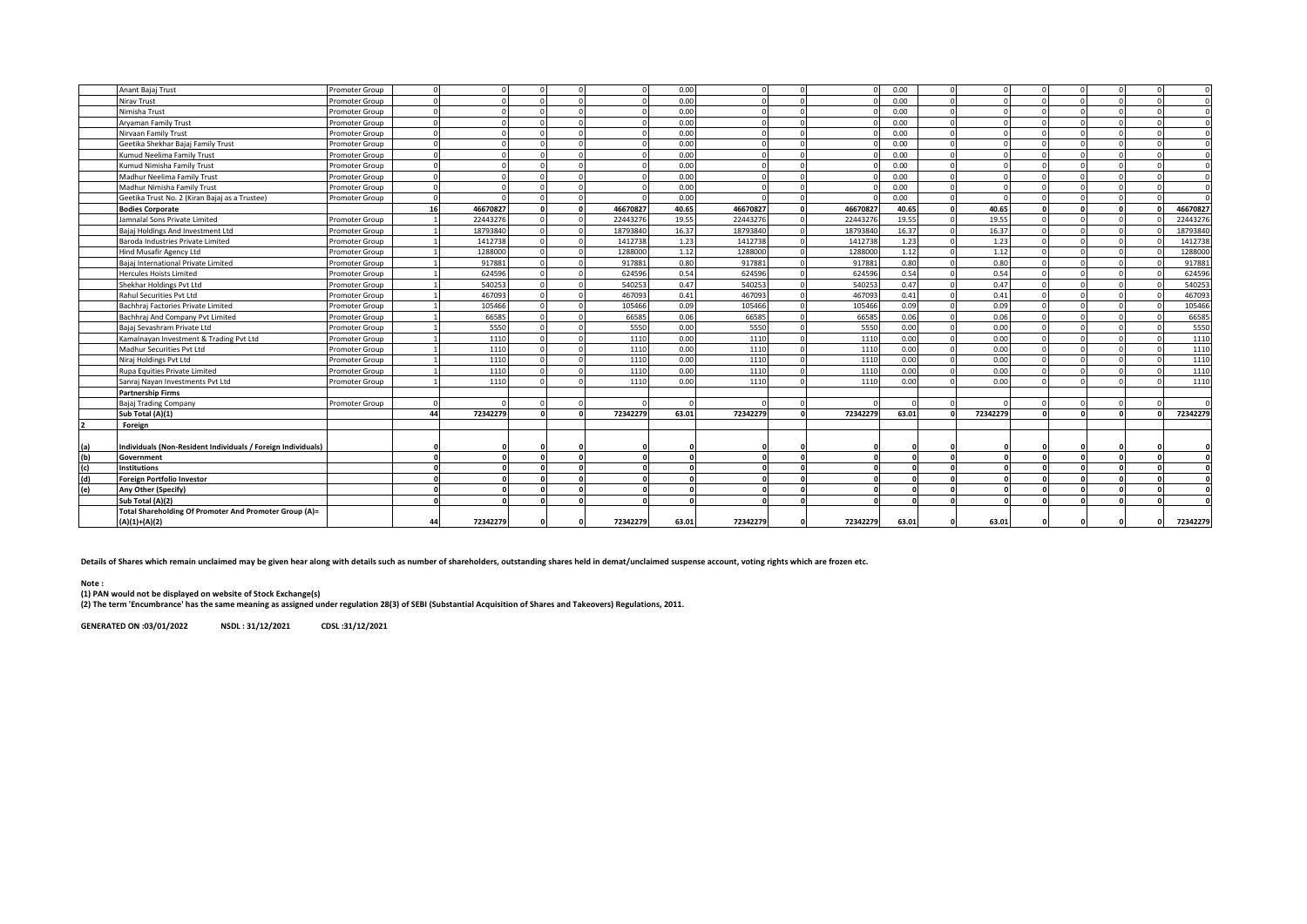|     | <b>Bajaj Electricals Limited</b>                                             |           |                |              |                         |              |                    |                            |                      |                                            |            |                                         |                                       |                      |                     |                                                                  |                     |              |
|-----|------------------------------------------------------------------------------|-----------|----------------|--------------|-------------------------|--------------|--------------------|----------------------------|----------------------|--------------------------------------------|------------|-----------------------------------------|---------------------------------------|----------------------|---------------------|------------------------------------------------------------------|---------------------|--------------|
|     | Table III - Statement showing shareholding pattern of the Public shareholder |           |                |              |                         |              |                    |                            |                      |                                            |            |                                         |                                       |                      |                     |                                                                  |                     |              |
|     |                                                                              |           |                |              |                         |              |                    |                            |                      |                                            |            |                                         |                                       |                      |                     |                                                                  |                     |              |
|     |                                                                              |           |                |              | No. of                  |              | Sharehold<br>ing % | calculated of securities   |                      | Number of Voting Rights held in each class |            | <b>Shares</b><br>Underlyin<br>Outstandi | ing, as a<br>$\%$<br>assuming<br>full | shares               | Number of Locked in | <b>Number of Shares</b><br>pledged or<br>otherwise<br>encumbered | Number<br>of equity |              |
|     |                                                                              |           | No. of         | Partly       | shares                  |              | as per             |                            |                      |                                            | ng         | conversio                               |                                       |                      |                     |                                                                  | shares              |              |
|     |                                                                              |           | fully paid     | paid-up      | underlyin               | <b>Total</b> | SCRR,              |                            |                      | convertibl n of                            |            |                                         | As a % of                             |                      | As a % of           | held in                                                          |                     |              |
|     |                                                                              | Nos. of   | up equity      | equity       |                         | nos.         | 1957 As a          | <b>No of Voting Rights</b> |                      |                                            | Total as a |                                         | convertibl                            |                      | total               |                                                                  | total               | demateri     |
|     |                                                                              | sharehold | shares         | shares       | <b>Depositor</b>        | shares       | % of               | Class eg:                  |                      |                                            | % of       | securities                              |                                       |                      | <b>Shares</b>       |                                                                  | <b>Shares</b>       | alised       |
|     | Category & Name of the shareholders                                          | ers       | held           | held         | y Receipts held         |              | $(A+B+C2)$         |                            | Class eg: y Total    |                                            | $(A+B+C)$  | including                               | securities No. (a)                    |                      | held(b)             | No. (a)                                                          | held(b)             | form         |
|     | (1)                                                                          | (III)     | (IV)           | (V)          | (VI)                    | $(VII) =$    | (VIII) As a        |                            |                      | (IX)                                       |            | (X)                                     | $(XI) =$                              |                      | (XII)               |                                                                  | (XIII)              | (XIV)        |
|     | Institutions                                                                 |           |                |              |                         |              |                    |                            |                      |                                            |            |                                         |                                       |                      |                     |                                                                  |                     |              |
| (a) | <b>Mutual Fund</b>                                                           |           | 12918493       |              |                         | 12918493     | 11.25              | 12918493                   |                      | 12918493                                   | 11.25      | $\mathbf{0}$                            | 11.25                                 | n                    |                     | 0 <sub>NA</sub>                                                  | <b>NA</b>           | 12918493     |
|     | Hdfc Small Cap Fund                                                          |           | 6429243        |              |                         | 6429243      | 5.60               | 6429243                    |                      | 6429243                                    | 5.60       | $\Omega$                                | 5.60                                  | $\Omega$             |                     | 0 <sub>NA</sub>                                                  | <b>NA</b>           | 6429243      |
|     | Nippon Life India Trustee Ltd-A/C Nippon India Sı                            |           | 3074992        |              | $\Omega$                | 3074992      | 2.68               | 3074992                    | $\Omega$             | 3074992                                    | 2.68       | $\mathbf 0$                             | 2.68                                  | $\circ$              |                     | 0 NA                                                             | <b>NA</b>           | 3074992      |
|     | Icici Prudential Flexicap Fund                                               |           | 2988888        |              | $\mathbf 0$             | 2988888      | 2.60               | 2988888                    | $\Omega$             | 2988888                                    | 2.60       | $\Omega$                                | 2.60                                  | $\Omega$             |                     | 0 <sub>NA</sub>                                                  | <b>NA</b>           | 2988888      |
| (b) | <b>Venture Capital Funds</b>                                                 |           |                |              | $\mathbf{0}$            |              | 0.00               |                            | $\mathbf{0}$         |                                            | 0.00       | $\mathbf 0$                             | 0.00                                  | O                    |                     | 0 <sub>NA</sub>                                                  | <b>NA</b>           |              |
| (c) | <b>Alternate Investment Funds</b>                                            |           | 197177         |              | $\mathbf{0}$            | 197177       | 0.17               | 197177                     | o                    | 197177                                     | 0.17       | $\mathbf 0$                             | 0.17                                  | <sub>0</sub>         |                     | 0 <sub>NA</sub>                                                  | <b>NA</b>           | 197177       |
| (d) | <b>Foreign Venture Capital Investors</b>                                     | O         | n              |              | $\mathbf 0$             | 0            | 0.00               | $\mathbf 0$                | $\mathbf{0}$         |                                            | 0.00       | $\mathbf 0$                             | 0.00                                  | 0                    |                     | 0 <sub>NA</sub>                                                  | <b>NA</b>           |              |
| (e) | Foreign Portfolio Investor                                                   | 84        | 13489014       |              |                         | 0 13489014   | 11.75              | 13489014                   |                      | ٥I<br>13489014                             | 11.75      | $\mathbf{o}$                            | 11.75                                 | n                    |                     | 0 <sub>NA</sub>                                                  | <b>NA</b>           | 13489014     |
|     | Smallcap World Fund, Inc                                                     |           | 7218607        |              | $\Omega$                | 7218607      | 6.29               | 7218607                    | $\circ$              | 7218607                                    | 6.29       | $\mathbf 0$                             | 6.29                                  | $\circ$              |                     | 0 NA                                                             | <b>NA</b>           | 7218607      |
| (f) | <b>Financial Institutions / Banks</b>                                        | 25        | 17265          |              | $\mathbf{0}$            | 17265        | 0.02               | 17265                      | $\Omega$             | 17265                                      | 0.02       | $\mathbf 0$                             | 0.02                                  | <sub>0</sub>         |                     | 0 <sub>NA</sub>                                                  | <b>NA</b>           | 1545         |
| (g) | <b>Insurance Companies</b>                                                   |           | 193111         |              | $\Omega$                | 193111       | 0.17               | 193111                     | $\Omega$             | 193111                                     | 0.17       | $\mathbf 0$                             | 0.17                                  | $\Omega$             |                     | 0 <sub>NA</sub>                                                  | <b>NA</b>           | 193111       |
| (h) | <b>Provident Funds/ Pension Funds</b>                                        | C         | $\Omega$       |              | $\mathbf{o}$            | O            | 0.00               | $\mathbf 0$                | $\Omega$             |                                            | 0.00       | $\mathbf{o}$                            | 0.00                                  | <sub>0</sub>         |                     | 0 <sub>NA</sub>                                                  | <b>NA</b>           | $\Omega$     |
|     | Any Other (Specify)                                                          |           |                |              |                         |              |                    |                            |                      |                                            |            |                                         |                                       |                      |                     |                                                                  |                     |              |
|     | Sub Total (B)(1)                                                             |           | 127 26815060   |              |                         | 0 26815060   | 23.36              | 26815060                   |                      | 0 26815060                                 | 23.36      | $\mathbf{0}$                            | 23.36                                 | n                    |                     | 0 <sub>NA</sub>                                                  | <b>NA</b>           | 26799340     |
|     | Central Government/ State Government(s)/                                     |           |                |              |                         |              |                    |                            |                      |                                            |            |                                         |                                       |                      |                     |                                                                  |                     |              |
|     | <b>President of India</b>                                                    | 0         | O              |              | $\Omega$                | $\Omega$     | 0.00               | $\mathbf 0$                |                      |                                            | 0.00       | $\mathbf 0$                             | 0.00                                  |                      |                     | 0 <sub>NA</sub>                                                  | <b>NA</b>           | $\mathbf{0}$ |
|     | Sub Total (B)(2)                                                             | $\Omega$  | $\mathbf 0$    |              | $\mathbf{o}$            | n            | 0.00               | $\mathbf{o}$               | $\Omega$             |                                            | 0.00       |                                         | 0.00                                  | n                    |                     | 0 <sub>NA</sub>                                                  | <b>NA</b>           | $\mathbf{0}$ |
|     | <b>Non-Institutions</b>                                                      |           |                |              |                         |              |                    |                            |                      |                                            |            |                                         |                                       |                      |                     |                                                                  |                     |              |
| (a) | Individuals                                                                  |           | $\mathbf{0}$   | $\mathbf{0}$ |                         |              |                    |                            |                      |                                            |            |                                         |                                       | $\Omega$             |                     | <b>NA</b>                                                        | <b>NA</b>           |              |
|     | . Individual shareholders holding nominal                                    |           |                |              |                         |              |                    |                            |                      |                                            |            |                                         |                                       |                      |                     |                                                                  |                     |              |
|     | share capital up to Rs. 2 lakhs.                                             | 64228     | 9519952        |              | $\Omega$                | 9519952      | 8.29               | 9519952                    |                      | 9519952                                    | 8.29       | $\mathbf 0$                             | 8.29                                  |                      | C                   | <b>NA</b>                                                        | <b>NA</b>           | 9052147      |
|     | ii. Individual shareholders holding nominal                                  |           |                |              |                         |              |                    |                            |                      |                                            |            |                                         |                                       |                      |                     |                                                                  |                     |              |
|     | share capital in excess of Rs. 2 lakhs.                                      | з         | 1233900        |              | $\Omega$                | 1233900      | 1.07               | 1233900                    |                      | 1233900                                    | 1.07       | $\mathbf 0$                             | 1.07                                  |                      |                     | 0 <sub>NA</sub>                                                  | <b>NA</b>           | 152700       |
| (b) | <b>NBFCs registered with RBI</b>                                             | $\Omega$  | $\mathbf{0}$   |              | $\mathbf{o}$            | $\mathbf{0}$ | 0.00               | $\mathbf{0}$               | $\mathbf{0}$         |                                            | 0.00       | $\mathbf 0$                             | 0.00                                  | $\Omega$             |                     | 0 <sub>NA</sub>                                                  | <b>NA</b>           | $\mathbf 0$  |
|     | <b>Trust Employee</b>                                                        | $\Omega$  | $\mathbf 0$    |              | $\mathbf{0}$            | $\Omega$     | 0.00               | $\mathbf 0$                | O                    | $\Omega$                                   | 0.00       | $\mathbf 0$                             | 0.00                                  | 0                    |                     | 0 <sub>NA</sub>                                                  | <b>NA</b>           | $\mathbf{0}$ |
|     | <b>Overseas Depositories (holding DRs) (balancing</b>                        |           |                |              | $\Omega$                | O            |                    |                            | $\Omega$             |                                            |            |                                         |                                       |                      |                     |                                                                  |                     |              |
| (d) | figure)                                                                      |           |                |              |                         |              | 0.00               | $\Omega$                   |                      |                                            | 0.00       | $\mathbf 0$                             | 0.00                                  |                      |                     | 0 <sub>NA</sub>                                                  | <b>NA</b>           | $\mathbf{0}$ |
| (c) | Any Other (Specify)                                                          | 2441      | 4902657        |              | $\mathbf 0$<br>$\Omega$ | 4902657      | 4.27<br>0.27       | 4902657                    | $\mathbf{0}$         | 4902657                                    | 4.27       | $\pmb{\mathsf{o}}$<br>$\Omega$          | 4.27<br>0.27                          | 0<br>$\Omega$        |                     | 0 <sub>NA</sub><br>0 <sub>NA</sub>                               | <b>NA</b>           | 4883767      |
|     | <b>IEPF</b>                                                                  |           | 305351         |              |                         | 305351       |                    | 305351                     |                      | 305351                                     | 0.27       |                                         |                                       |                      |                     |                                                                  | <b>NA</b>           | 305351       |
|     | Trusts                                                                       | 10        | 2132772        |              | $\Omega$                | 2132772      | 1.86               | 2132772                    | $\mathbf 0$          | 2132772                                    | 1.86       | $\mathbf 0$                             | 1.86                                  | $\Omega$             |                     | 0 <sub>NA</sub>                                                  | <b>NA</b>           | 2132772      |
|     | Hindu Undivided Family                                                       | 703       | 241620         |              | $\Omega$                | 241620       | 0.21               | 241620                     | $\Omega$             | 241620                                     | 0.21       | $\Omega$                                | 0.21                                  | $\Omega$<br>$\Omega$ |                     | 0 <sub>NA</sub>                                                  | <b>NA</b>           | 241620       |
|     | Non Resident Indians (Non Repat)                                             | 450       | 407900         |              |                         | 407900       | 0.36               | 407900                     | $\Omega$             | 407900                                     | 0.36       |                                         | 0.36                                  |                      |                     | 0 <sub>NA</sub>                                                  | <b>NA</b>           | 407900       |
|     | Non Resident Indians (Repat)                                                 | 811       | 424251         |              |                         | 424251       | 0.37               | 424251                     | $\Omega$             | 424251                                     | 0.37       |                                         | 0.37                                  |                      |                     | 0 <sub>NA</sub>                                                  | <b>NA</b>           | 424251       |
|     | Body Corp-Ltd Liability Partnership                                          | 24        | 107330         |              | $\Omega$                | 107330       | 0.09               | 107330                     | $\Omega$             | 107330                                     | 0.09       | $\Omega$                                | 0.09                                  | $\Omega$             |                     | 0 <sub>NA</sub>                                                  | <b>NA</b>           | 107330       |
|     | <b>Unclaimed Shares</b>                                                      |           | 7940           |              | $\mathbf 0$             | 7940         | 0.01               | 7940                       | $\Omega$             | 7940                                       | 0.01       |                                         | 0.01<br>0.03                          | $\Omega$             |                     | 0 NA                                                             | <b>NA</b>           |              |
|     | <b>Clearing Member</b>                                                       | 72        | 36770          |              | $\Omega$<br>$\Omega$    | 36770        | 0.03               | 36770                      | $\Omega$<br>$\Omega$ | 36770                                      | 0.03       | $\Omega$                                |                                       |                      |                     | 0 NA                                                             | <b>NA</b>           | 36770        |
|     | <b>Bodies Corporate</b>                                                      | 369       | 1238723        |              |                         | 1238723      | 1.08               | 1238723                    |                      | 1238723                                    | 1.08       |                                         | 1.08                                  | $\Omega$             |                     | 0 <sub>NA</sub>                                                  | <b>NA</b>           | 1227773      |
|     | Sub Total (B)(3)                                                             | 66672     | 15656509       |              |                         | 0 15656509   | 13.64              | 15656509                   |                      | 0 15656509                                 | 13.64      | $\mathbf 0$                             | 13.64                                 | 0                    |                     | 0 <sub>NA</sub>                                                  | <b>NA</b>           | 14088614     |
|     | <b>Total Public Shareholding (B)=</b><br>$(B)(1)+(B)(2)+(B)(3)$              |           | 66799 42471569 |              |                         | 0 42471569   |                    | 36.99 42471569             |                      | 042471569                                  | 36.99      | $\mathbf{0}$                            | 36.99                                 | O                    |                     | 0 <sub>NA</sub>                                                  | <b>NA</b>           | 40887954     |

**Details of the shareholders acting as persons in Concert including their Shareholding (No. and %):**

14 7940 **No. of shareholders No. of No. of No. of 14 7940** 

**Details of Shares which remain unclaimed may be given hear along with details such as number of shareholders, outstanding shares held in demat/unclaimed suspense account, voting rights which are frozen etc.**

**Note :**

**(1) PAN would not be displayed on website of Stock Exchange(s).** 

**(2) The above format needs to disclose name of all holders holding more than 1% of total number of shares**

(3) W.r.t. the information pertaining to Depository Receipts, the same may be disclosed in the respective columns to the extent information available and the balance to be disclosed as held by custodian.